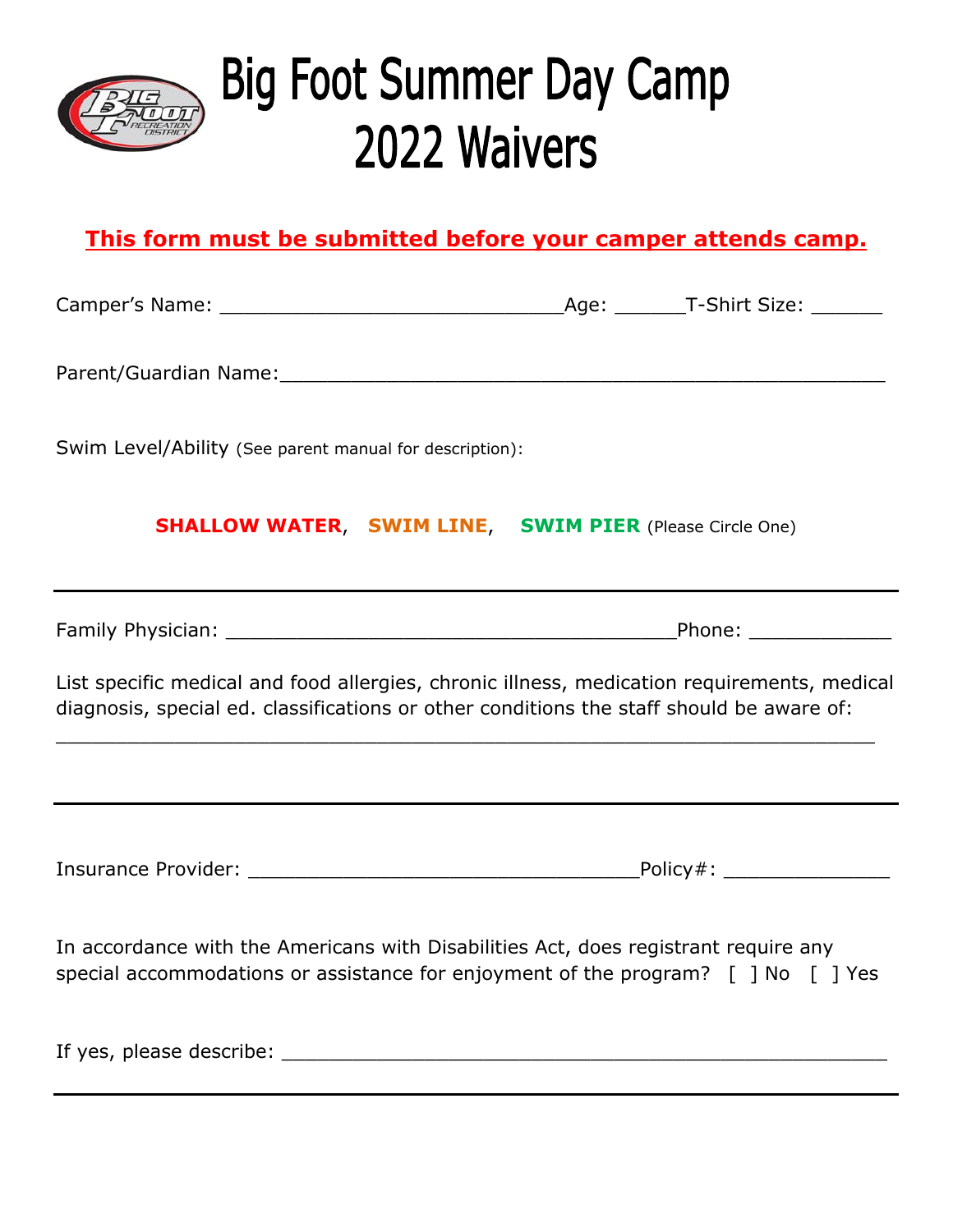

# **Big Foot Summer Day Camp** 2022 Waivers

## **Drop Off and Dismissal**

Arrival

Campers are to arrive at Fontana Elementary School (South Entrance facing the playground/fields) between 8:00 AM and 8:15 AM. Campers are not to be dropped off prior to 8:00 AM. If you want to check your child in daily, you must walk in with your child. If you are dropping your child off, you are leaving them on their own to sign in. Campers are to report directly to their camp room.

- □ **I give permission for my child to check themselves in daily**. I am dropping them off and leaving them on their own to check in.
- □ **I, or a designated adult, will sign my child in daily**. I will come in with my camper and check in at the door to their camp room.

#### Departure

All Campers must be checked out from Fontana Elementary School at 4:00 PM. If you wish for your camper to check themselves out they will be dismissed promptly at 4:00 PM at the South Entrance. If you wish to check your camper out, we will keep them in our custody until they are signed out. Pickups begin at 4:00 PM after the other campers have been dismissed. No campers should be picked up later than 4:10 PM.

#### **□ I give permission for my child to be dismissed on their own at 4:00 PM.**

#### **□ I, or a designated adult, will come in to check my child out daily at 4:00 PM.**

#### Extended Care

Extended care is daily from 4:00 PM - 5:00 PM. All extended care participants can be picked up anytime between 4:00 PM and 5:00 PM. All extended care campers must be signed out by an authorized adult. To register for extended care, you must purchase a discounted 5 pack punch card for \$40. Every day that your child is there at 4:10 PM we will punch their card and mark the date. The punch cards do not expire and can be used through summer. All unused punches will be refunded in full at the end of August. If you think you will be using extended care, please register for the punch card. Please note that if you are not registered for an extended care punch card and are not picked up by 4:10PM, there will be a \$15 late pickup fee. All extended care campers will be provided a snack.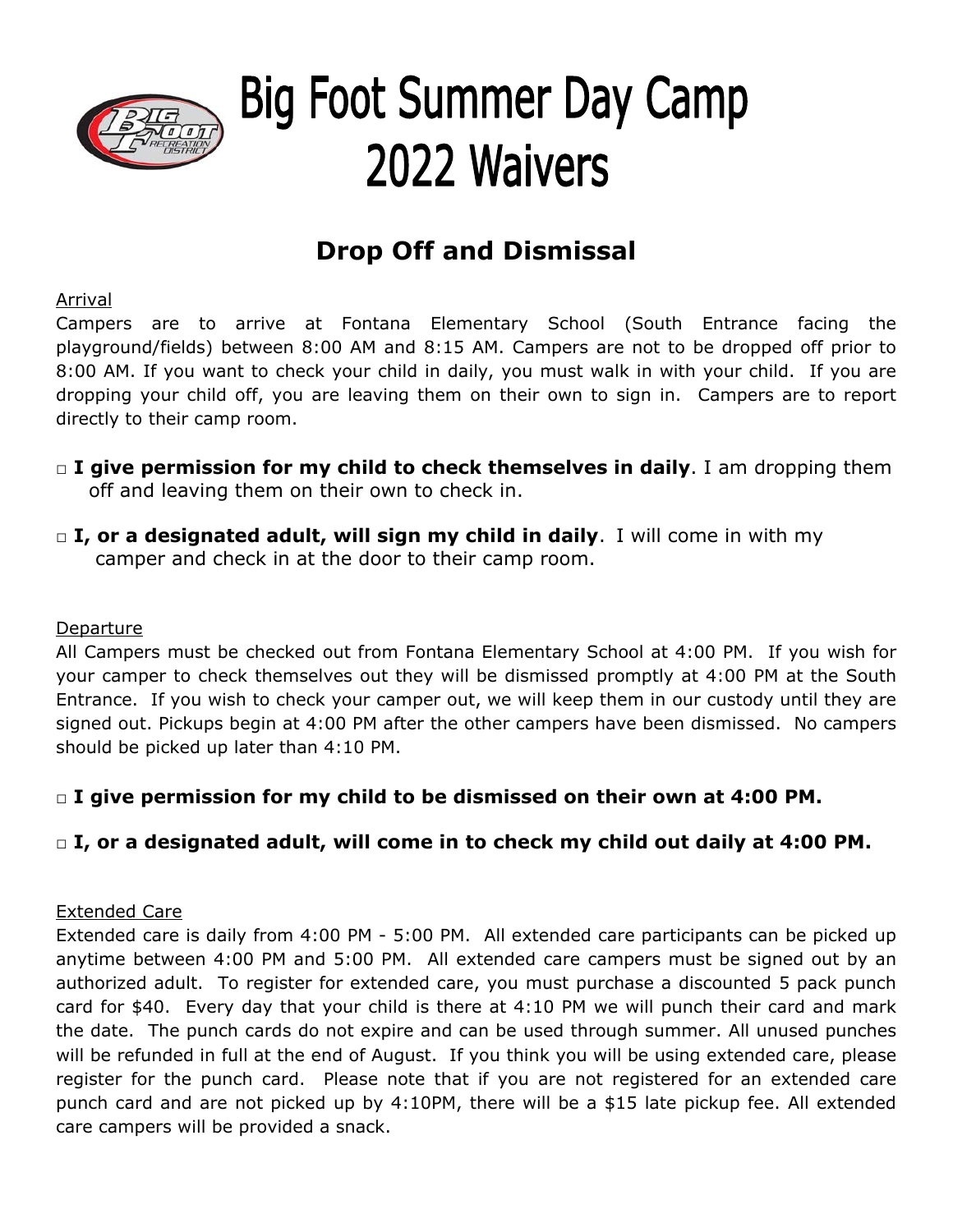#### Late Fees

Campers must be checked out no later than 4:10 PM. At 4:10 PM, they will be sent to extended care and a **\$15** fee will be applied (unless a punch card was pre-purchased).

□ I understand the Extended Care and Late Fee Policy

Signature\_\_\_\_\_\_\_\_\_\_\_\_\_\_\_\_\_\_\_\_\_\_\_\_\_\_\_\_\_\_\_\_\_\_\_\_\_\_\_\_\_\_ Date\_\_\_\_\_\_\_\_\_\_\_\_\_\_\_\_

### **Emergency Contacts**

I do hereby authorize the Big Foot Summer Day Camp staff to contact and release my child due to illness, unsafe behavior, or an emergency to any of the individuals stated below. We will contact in the order listed below.

|    | Parent/Guardian Name                         | Phone |
|----|----------------------------------------------|-------|
| 2. |                                              |       |
|    | Parent/Guardian Name                         | Phone |
| 3. |                                              |       |
|    | Emergency Contact Name Relationship to child | Phone |
| 4. |                                              |       |
|    | Emergency Contact Name Relationship to child | Phone |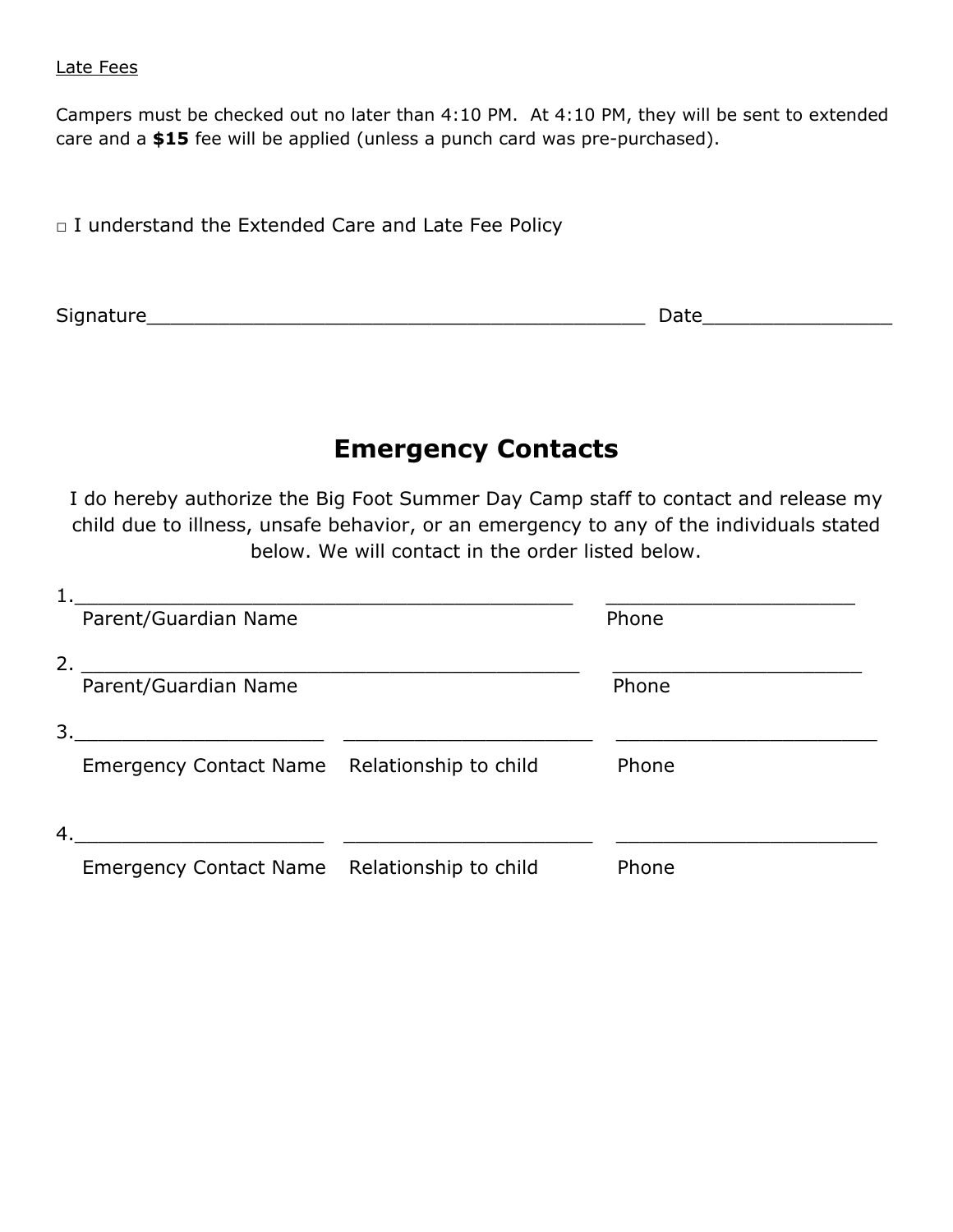

# **Big Foot Summer Day Camp Camper Code of Conduct**

#### **As a camper, I promise to:**

- Show respect to other participants and treat them as well as I would like to be treated.
- Not bully or make any campers or camp staff feel unsafe at camp.
- Show respect to staff, and cooperate with their instructions.
- Not hit any campers or members of the camp staff.
- Not yell or scream inappropriate language at any campers or members of the camp staff.
- Know and follow all the rules of camp.
- Communicate any problems or issues at camp with my camp counselor or camp director.
- Respect the rights and beliefs of others, and treat others with courtesy and consideration.
- Communicate in an appropriate manner, which means I must not use foul language or gestures, harsh words or tone of voice.
- Conduct myself responsibly. I understand that horseplay, unwelcome teasing or other unkind behaviors are not allowed.
- Not deliberately cause bodily harm to other participants or staff. I understand that pushing, kicking, hitting or fighting are not acceptable and will not be tolerated.
- Use program equipment, supplies, and facilities properly.
- Respect the property of others.
- Be responsible for my actions and understand that irresponsible behavior will result in disciplinary actions.

#### **Disciplinary Actions for Violations of the Code of Conduct**

- 1. Verbal Warning/Talk with Counselor and Camp Director (3 Times/3 Strikes)
- 2. Written apology to camp staff, and any campers that are involved with the code violation
- 3. Call to parents and put on a behavior contract
- 4. Suspension from the program
- 5. Termination from the program

I\_\_\_\_\_\_\_\_\_\_\_\_\_\_\_\_\_\_\_\_\_\_\_\_\_\_\_\_\_\_\_\_\_\_\_ have read and understand the camper code of

conduct and agree to abide by its rules. I understand that breaking or violating any rules in this code will result in any of the penalties listed above.

| Camper Signature: |  |
|-------------------|--|
|                   |  |

Parent/Guardian Signature: \_\_\_\_\_\_\_\_\_\_\_\_\_\_\_\_\_\_\_\_\_\_\_\_\_\_\_\_\_\_\_\_\_\_\_\_\_\_\_Date: \_\_\_\_\_\_\_\_\_\_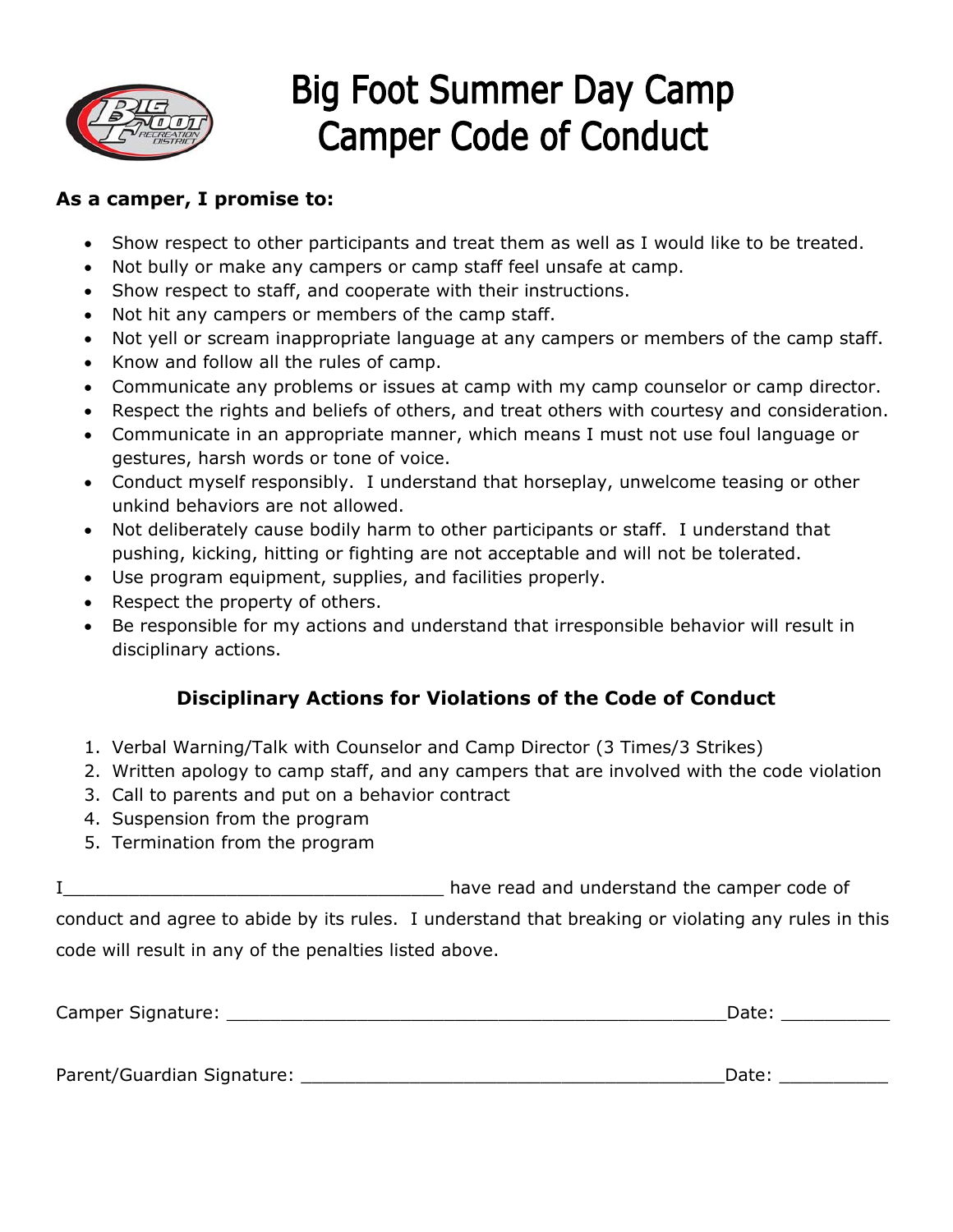

# **Big Foot Recreation District Medication Release Form**

#### **Request and waiver to administer a prescription medication to a child participating in a Recreation District Program**

#### **WAIVER**

I\_\_\_\_\_\_\_\_\_\_\_\_\_\_\_\_\_\_\_\_\_\_\_\_\_\_\_\_\_\_\_\_\_\_\_ (Parent or Guardian), give permission to the staff of the Big Foot Recreation District to administer the above prescription medication to my child.

I understand that it is my responsibility to give the prescription medication directly to the Big Foot Recreation District Staff in the original container, showing the prescribing physician name and telephone number, with complete dosage requirements.

I agree to waive and relinquish all claims and do herby fully and forever release and discharge the Big Foot Recreation District and its officers, agents, servants, and employees from any claims that I may have as a result of administering a prescription medication for my child that I have specified in this request.

Signature: \_\_\_\_\_\_\_\_\_\_\_\_\_\_\_\_\_\_\_\_\_\_\_\_\_\_\_\_\_\_\_\_\_\_\_\_\_ Date: \_\_\_\_\_\_\_\_\_\_\_\_\_\_\_\_\_\_\_\_\_\_\_\_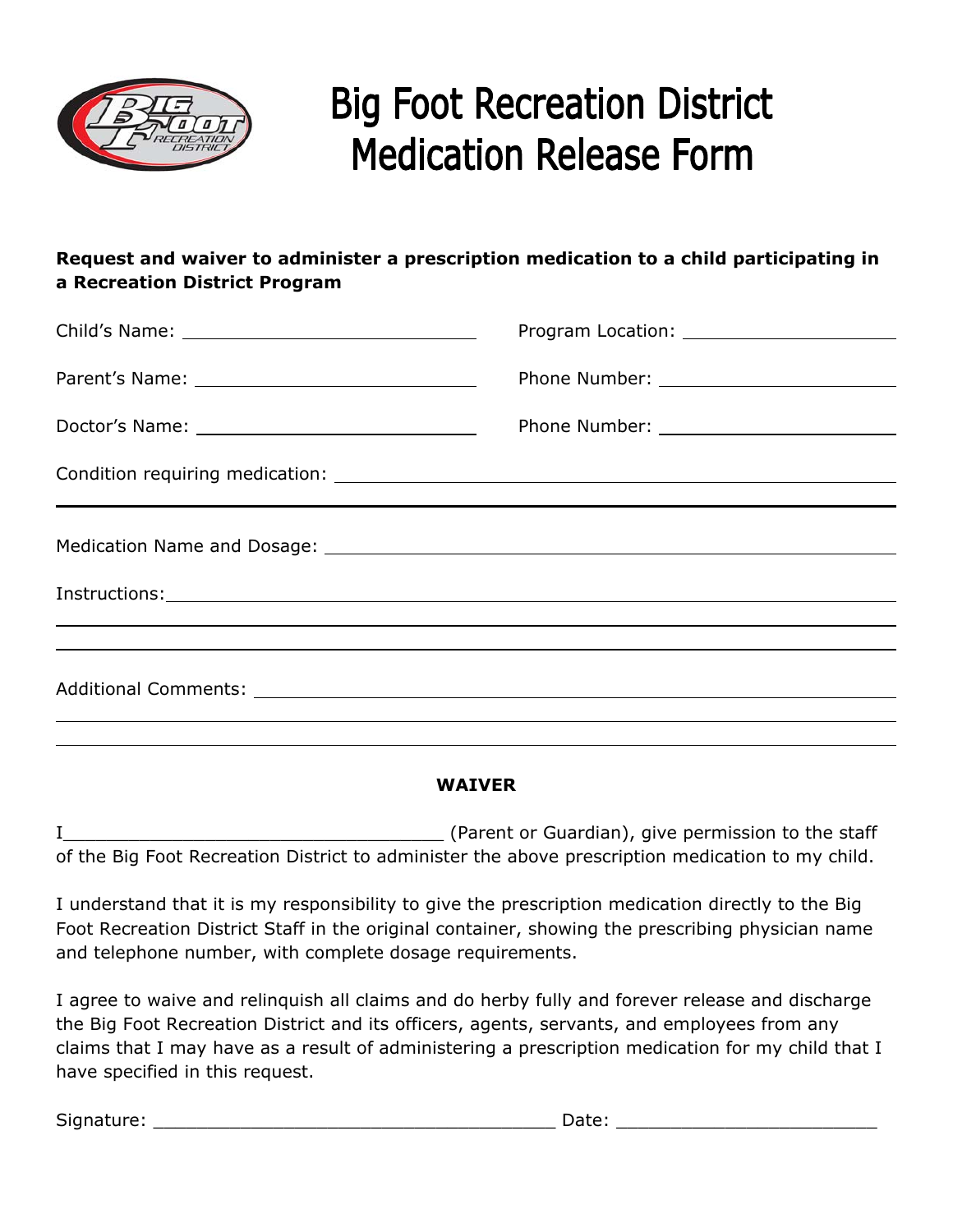

## **Transport in Privately Owned Vehicle Permission Slip**

The following form is to be completed by parent/guardian who wish to give their daughter or son permission, in advance, to be transported to/from Big Foot Recreation District authorized activities in a vehicle owned and driven by a Big Foot Employee in their private individual.

#### **PARENT PERMISSION TO TRANSPORT DAUGHTER/SON**

 $\Box$  I hereby GIVE my daughter/son

(Student's Name)

permission to be transported to and from Big Foot Recreation District authorized activities in a vehicle owned and driven by an authorized Big Foot Employee.

 $\Box$  I hereby DO NOT GIVE my daughter/son

 (Student's Name) permission to be transported to and from Big Foot Recreation District authorized activities in a vehicle owned and driven by an authorized Big Foot Employee.

|                                                              | Date: ___________       |  |
|--------------------------------------------------------------|-------------------------|--|
|                                                              |                         |  |
| Reviewed and accepted by Big Foot Recreation District Staff: |                         |  |
|                                                              |                         |  |
|                                                              | Date: _________________ |  |